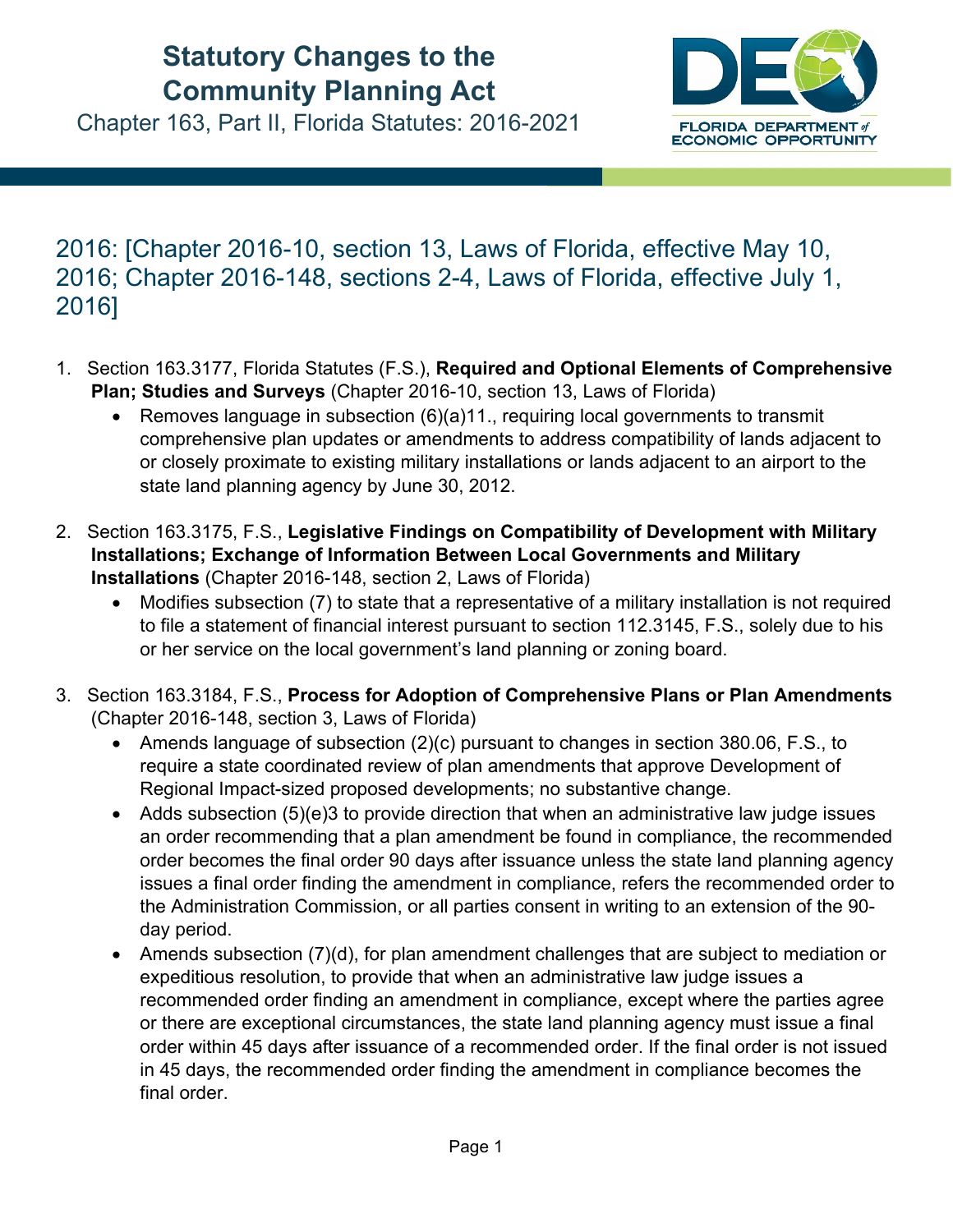- 4. Section 163.3245, F.S., **Sector Plans** (Chapter 2016-148, section 4, Laws of Florida)
	- Modifies subsection (1) to reduce the minimum amount of total land area required for a sector plan from 15,000 acres to 5,000 acres.

## 2017: [None]

2018: [Chapter 2018-34, section 1, Laws of Florida, Effective March 19, 2018; Chapter 2018-158, sections 7, 8, and 21, Laws of Florida, Effective April 6, 2018.]

- 1. Section 163.3221, F.S., **Florida Local Government Development Agreement Act; Definitions** (Chapter 2018-34, section 1, Laws of Florida)
	- Amends the definition of "development" within subsection (4)(b) to exclude work by electric utility providers on utility infrastructure on certain rights-of-way or corridors and the creation or termination of distribution and transmission corridors.
- 2. Section 163.3245, F.S., **Sector Plans** (Chapter 2018-158, section 7, Laws of Florida)
	- Updates statutory cross references within subsection (3)(e) and subsection (12).
	- Revises subsection (6) to amend the requirements associated with a master development approval.
- 3. Section 163.3246, F.S., **Local Government Comprehensive Planning Certification Program** (Chapter 2018-158, section 8, Laws of Florida)
	- Updates the Local Government Comprehensive Planning Certification Program to modify language of subsections (11), (12), and (14) referencing Developments of Regional Impact.
- 4. Section 163.3164, F.S., **Community Planning Act; Definitions** (Chapter 2018-158, section 21, Laws of Florida)
	- Renumbers existing subsections (31) through (51) as (32) through (52) and adds a new subsection (31) to define "master development plan" or "master plan".

2019: [Chapter 2019-3, section 31, Laws of Florida, Effective July 3, 2019; Chapter 2019-106, section 1, Laws of Florida, Effective July 1, 2019; Chapter 2019-144, section 1, Laws of Florida, Effective July 1, 2019; Chapter 2019-155, section 2, Laws of Florida, Effective July 1, 2019; Chapter 2019-157, section 1, Laws of Florida, Effective July 1, 2019; Chapter 2019-165, sections 3-7, Laws of Florida, Effective June 28, 2019]

- 1. Section 163.3177, F.S., **Required and Optional Elements of Comprehensive Plan; Studies and Surveys** (Chapter 2019-3, section 31, Laws of Florida)
	- Updates statutory reference related to affordable workforce housing within subsection (6)(f).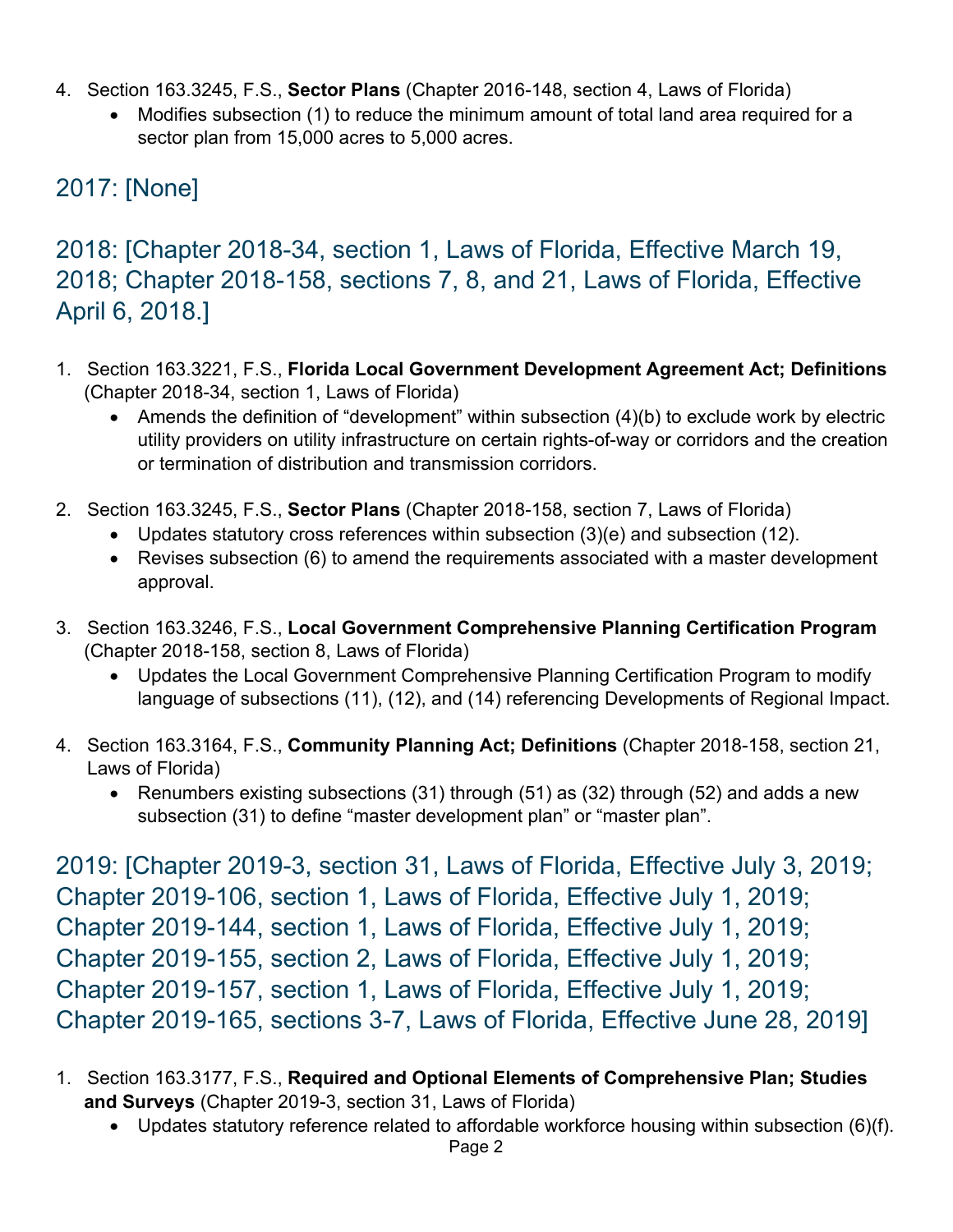- 2. Section 163.31801, F.S., **Impact Fees; Short Title; Intent; Minimum Requirements; Audits; Challenges** (Chapter 2019-106, section 1, Laws of Florida)
	- Revises the section's title.
	- Amends language of paragraphs (a) through (d) of subsection (3) to clarify the local government responsibilities related to impact fees.
	- Adds new paragraphs (e) through (i) to subsection (3) to amend the minimum requirements for the adoption of impact fees by specified local governments and note restrictions to the allowable uses of those impact fees.
	- Adds a new subsection (6), which exempts water and sewer connection fees from the Florida Impact Fee Act.
- 3. Section 163.3175, F.S., **Legislative Findings on Compatibility of Development with Military Installations; Exchange of Information Between Local Governments and Military Installations** (Chapter 2019-144, section 1, Laws of Florida)
	- Redesignates existing paragraphs (i) through (n) of subsection (2) as paragraphs (j) through (o).
	- Adds new paragraphs (i) and (p) to subsection (2) to specify additional local governments that must coordinate with certain military installations regarding the compatibility of land development.
- 4. Section 163.3209, F.S., **Electric Transmission and Distribution Line Right-of-way Maintenance** (Chapter 2019-155, section 2, Laws of Florida)
	- Removes language the requiring local government approval of a property owner's request for electric utilities to perform certain right-of-way vegetation and tree maintenance.
- 5. Section 163.3187, F.S., **Process for Adoption of Small-Scale Comprehensive Plan Amendment** (Chapter 2019-157, section 1, Laws of Florida)
	- Removes subsection (1)(b), which specified the cumulative annual acreage maximum of adopted small-scale comprehensive plan amendments.
- 6. Section 163.3167, F.S., **Scope of Act** (Chapter 2019-165, section 3, Laws of Florida)
	- Amends subsection (3) to require local governments that have adopted comprehensive plans after January 1, 2019 to incorporate into their comprehensive plans development orders that existed before the comprehensive plan's effective date.
- 7. Section 163.3180, F.S., **Concurrency** (Chapter 2019-165, section 4, Laws of Florida)
	- Amends subsection (5)(i) to clarify compliance requirements for a mobility fee-based funding system.
	- Revises subsection (6)(h)2.b. to require a local government to credit certain contributions, constructions, expansions, or payments toward any other impact fee or exaction imposed by local ordinance for public educational facilities and provides the requirements for the basis of that credit.
- 8. Section 163.31801, F.S., **Impact Fees; Short Title; Minimum Requirements: Audits;**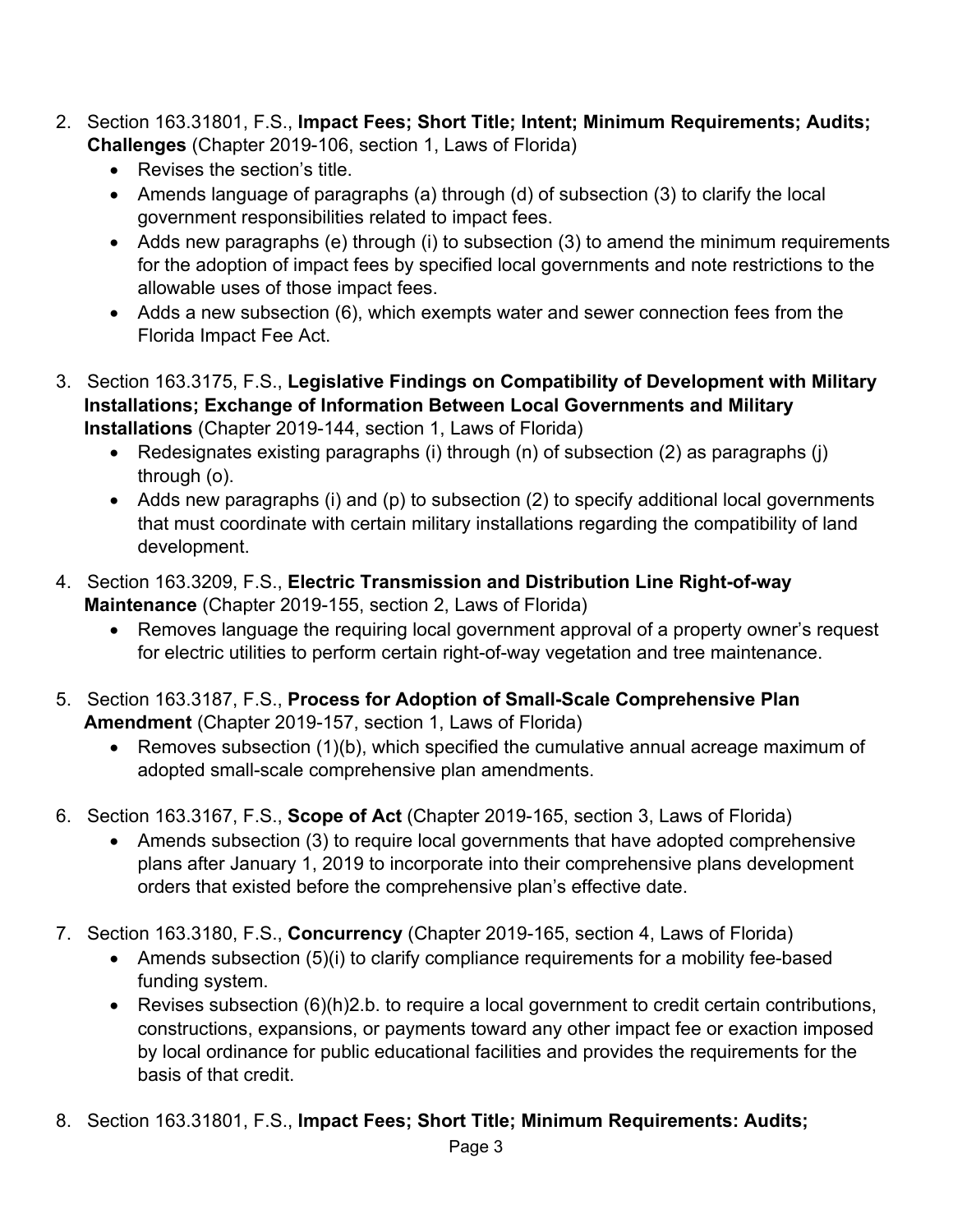**Challenges** (Chapter 2019-165, section 5, Laws of Florida)

- Amends subsection (3) to add minimum conditions that certain impact fees must satisfy.
- Renumbers existing subsections  $(4)$  and  $(5)$  as subsections  $(6)$  and  $(7)$ .
- Adds a new subsection (4) to require local governments to credit against the collection of an impact fee any contribution related to public education facilities.
- Adds subsection (5) so that if a local government increases its impact fee rates then the holder of impact fee credits is entitled to the full benefit of the intensity or density of the credit balance as of the date it was established and renumbers subsequent subsections.
- Amends renumbered subsection (7) to provide that in certain actions, the local government has the burden of proving by a preponderance of the evidence that the imposition or amount of certain required dollar-for-dollar credits for the payment of impact fees meets certain requirements and prohibits the court from using a deferential standard for the benefit of the government.
- Adds subsection (8) to authorize a local government to provide an exception or waiver for an impact fee for the development or construction of affordable housing, and in doing such is not required to use any revenues to offset the impact.
- Adds subsection (9) to clarify that this section does not apply to water and sewer connection fees.
- 9. Section 163.3202, F.S., **Land Development Regulations** (Chapter 2019-165, section 6, Laws of Florida)
	- Adds paragraph (j) to subsection (2) to require preexisting development orders to be incorporated into local land development regulations.
- 10. Section 163.3215, F.S., **Standing to Enforce Local Comprehensive Plans Through Development Orders** (Chapter 2019-165, section 7, Laws of Florida)
	- Amends subsection (8)(a) to provide that either party is entitled to a certain summary procedure in certain court proceedings.
	- Adds subsection (8)(b) clarifying how a court may find a summary procedure does not apply.
	- Adds subsection  $(8)(c)$ , which provides that a prevailing party in a challenge to certain development orders can be entitled to recover certain fees and costs.

2020: [Chapter 2020-2, section 27, Laws of Florida, Effective May 18, 2020; Chapter 2020-27, sections 4 and 5, Laws of Florida, Effective July 1, 2020; Chapter 2020-58, section 1, Laws of Florida, Effective July 1, 2020; Chapter 2020-122, section 2, Laws of Florida, Effective July 1, 2020; Chapter 2020- 150, section 28, Laws of Florida, Effective July 1, 2021]

- 1. Section 163.3178, F.S., **Coastal Management** (Chapter 2020-2, section 27, Laws of Florida)
	- Amends subsection  $(2)(k)$  to update statutory references.
	- Revises paragraphs (b) and (c) within subsection (8) to remove outdated deadlines.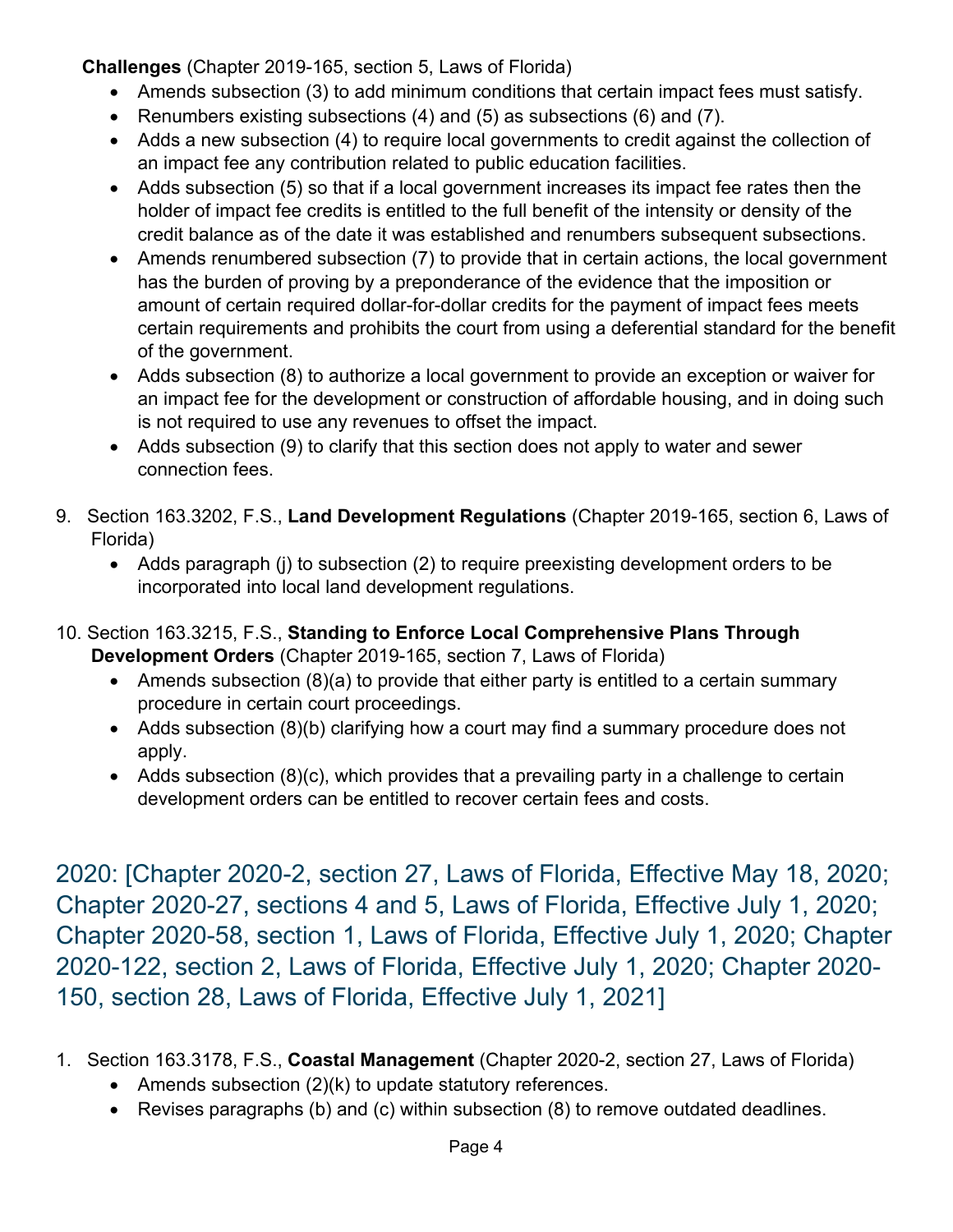- 2. Section 163.31771, F.S., **Accessory Dwelling Units** (Chapter 2020-27, section 4, Laws of Florida)
	- Amends subsections (3) and (4) to allow a local government to adopt an ordinance allowing accessory dwelling units to be located in any area zoned for single family residential use and removes the requirement that the ordinance be conditioned upon a finding that there is a shortage of affordable rentals within the jurisdiction.
- 3. Section 163.31801, F.S., **Impact Fees; Short Title; Intent; Minimum Requirements; Audits; Challenges** (Chapter 2020-27, section 5, Laws of Florida)
	- Adds subsection (10) and supporting paragraphs (a) through (e) to address the data on impact fee charges that must be reported in an annual financial report by a county, municipality, or special district.
- 4. Section 163.31801, F.S., **Impact Fees; Short Title; Intent; Minimum Requirements; Audits, Challenges** (Chapter 2020-58, section 1, Laws of Florida)
	- Amends subsection (3)(d) to specify that a new or increased impact fee may not be charged to current or pending permit applications submitted before the effective date of an ordinance or resolution imposing such an impact fee unless the result is to reduce the total mitigation costs or impact fees imposed on an applicant.
	- Amends subsection (4) to clarify that a local government must provide credit against the collection of an impact fee of any contribution related to public education facilities regardless of any charter provision, comprehensive plan policy, ordinance, or resolution.
	- Renumbers existing subsections (8) and (9) as subsections (9) and (10).
	- Adds a new subsection (8) that sets forth the provisions by which impact fee credits are assignable and transferable and renumbers subsequent subsections.
- 5. Section 163.3168, F.S., **Planning Innovations and Technical Assistance** (Chapter 2020-122, section 2, Laws of Florida)
	- Adds subsection (4) providing guidance to the state land planning agency when selecting applications for technical assistance funding to give preference to counties with a population of 200,000 or less, and to municipalities located within such counties, in determining whether the area in and around a proposed multiuse corridor interchange as described in section 338.2278, F.S., contains appropriate land uses and protections and aiding in amending a comprehensive plan to provide such appropriate land uses and protections.
- 6. Section 163.3180, F.S., **Concurrency** (Chapter 2020-150, section 28, Laws of Florida)
	- Amends subsection (2) to alter the governmental entity that approves onsite sewage treatment and disposal systems from the Department of Health to the Department of Environmental Protection.

2021: [Chapter 2021-7, sections 6 and 7, Laws of Florida, Effective July 1, 2021; Chapter 2021-63, section 1, Laws of Florida, Effective June 4, 2021; Chapter 2021-161, section 1, Laws of Florida, Effective July 1, 2021;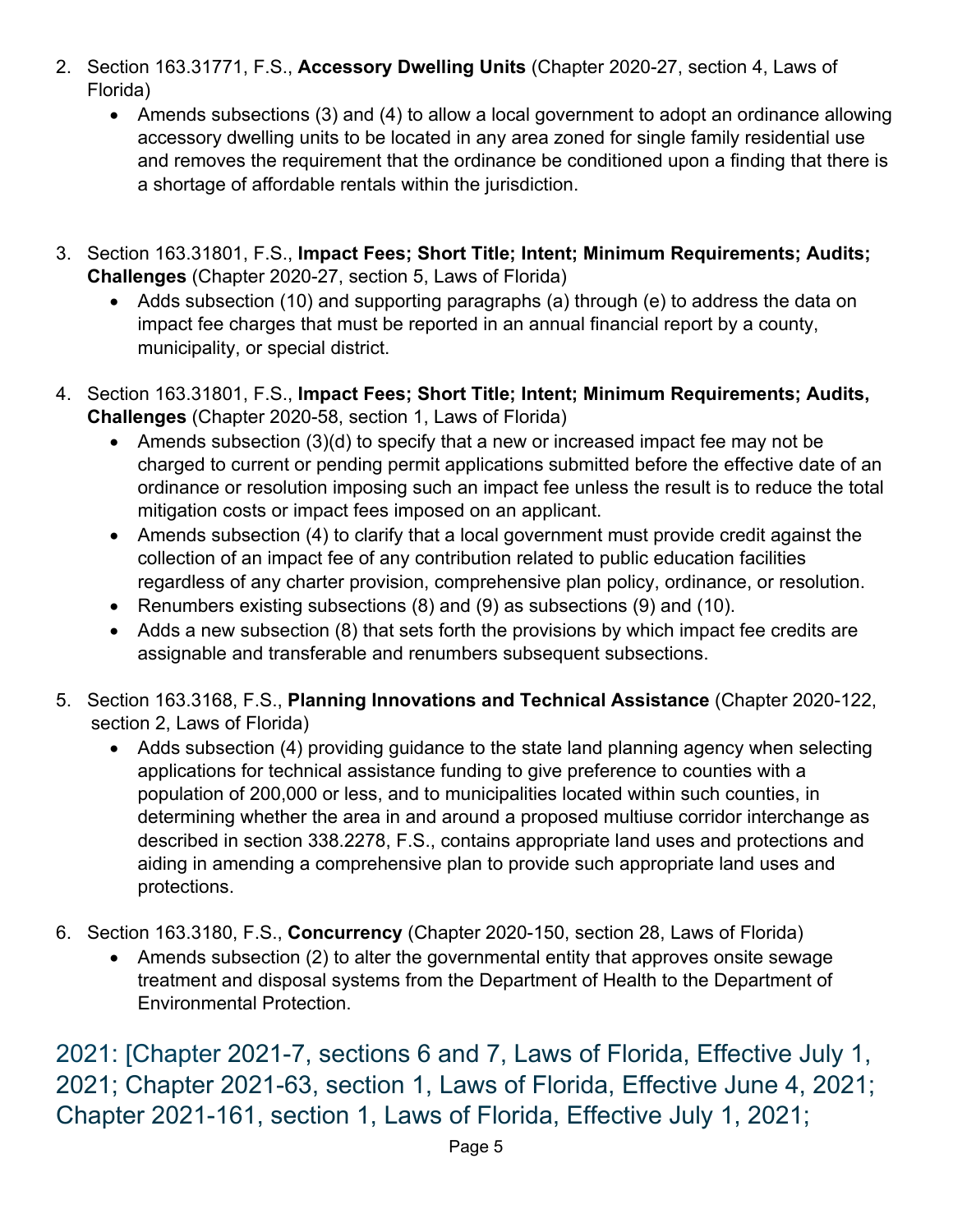Chapter 2021-178, section 1, Laws of Florida, Effective July 1, 2021; Chapter 2021-186, section 1, Laws of Florida, Effective July 1, 2021; Chapter 2021-195, sections 1-3, Laws of Florida, Effective July 1, 2021; Chapter 2021-201, section 1, Laws of Florida, Effective July 1, 2021; Chapter 2021-206, sections 1 and 3, Laws of Florida, Effective July 1, 2021]

- 1. Section 163.3162, F.S., **Agricultural Lands and Practices**, (Chapter 2021-7, section 6, Laws of Florida)
	- Reenacts subsection (2)(b) to provide a definition for "Farm operation."
- 2. Section 163.3163, F.S., **Applications for Development Permits; Disclosure and Acknowledgement of Contiguous Sustainable Agricultural Land**, (Chapter 2021-7, section 7, Laws of Florida)
	- Reenacts subsection (3)(b) to provide a definition for "Farm operation."
- 3. Section 163.31801, F.S., **Impact Fees; Short Title; Intent; Minimum Requirements; Audits; Challenges**, (Chapter 2021-63, section 1, Laws of Florida)
	- Adds a new subsection (3) to define "Infrastructure" and "Public facilities."
	- Renumbers existing subsections (3) through (11) and rewords existing subsections (3), (5), (6), (8), and (11) for clarity.
	- Amends existing subsection (4) to provide additional regulations pertaining to impact fee credits.
	- Adds a new subsection (6), which prescribes the circumstances under which impact fees may be increased, sets forth limitations on those fee increases, and notes that this section applies retroactively to January 1, 2021.
- 4. Section 163.3168, F.S., **Planning Innovations and Technical Assistance** (Chapter 2021-161, section 1, Laws of Florida; and Chapter 2021-186, section 1, Laws of Florida)
	- Repeals existing subsection (4) that directed the state land planning agency to give preference when selecting applications for funding for technical assistance to counties with a population of 200,000 or less, and to municipalities within those counties, for assistance in determining whether the area in and around a proposed multiuse corridor interchange contains appropriate land uses and natural resource protections and amending a comprehensive plan to provide for such land uses and protections.
- 5. Section 163.3205, F.S., **Solar Facility Approval Process**, (Chapter 2021-178, section 1, Laws of Florida)
	- Creates section 163.3205, F.S., which applies to sites that are subject to an application to construct a solar facility submitted to a local government on, or after, July 1, 2021, to encourage renewable solar electrical generation, define "solar facility", and set forth an allowance for solar facilities in all agricultural land use categories in a local government comprehensive plan and all agricultural zoning districts in an unincorporated area.
- 6. Section 163.3167, F.S., **Scope of Act** (Chapter 2021-195, section 1, Laws of Florida)